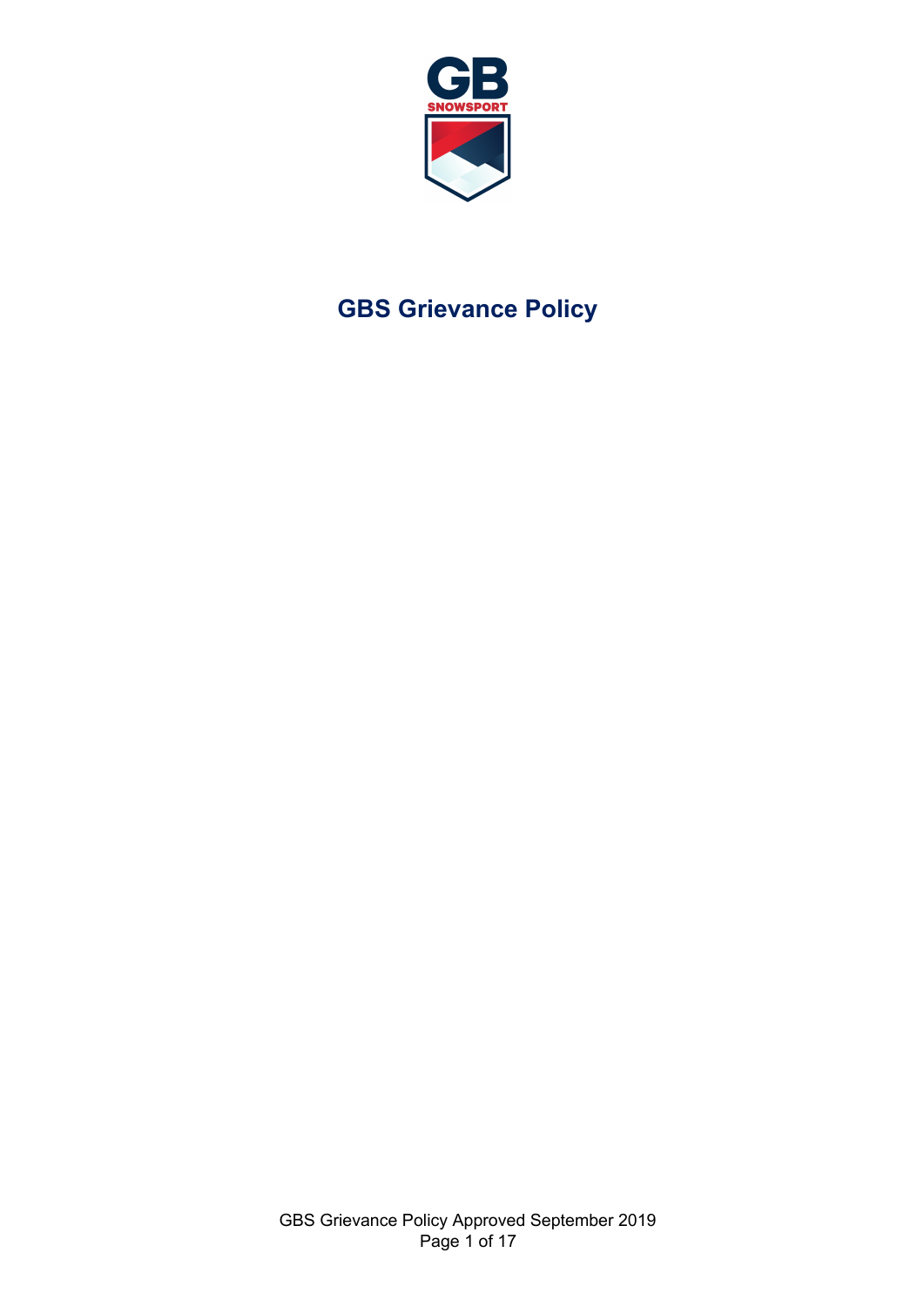# **Contents**

| <b>Definitions</b>                                             | 3  |
|----------------------------------------------------------------|----|
| <b>Introduction</b>                                            | 6  |
| <b>Aims</b>                                                    | 6  |
| Scope                                                          | 6  |
| <b>Policy Principles</b>                                       | 7  |
| <b>Informal Resolution</b>                                     | 7  |
| <b>Formal Procedure</b>                                        | 8  |
| <b>Appeals</b>                                                 | 8  |
| <b>Confidentiality</b>                                         | 8  |
| <b>Grievances on or after Employment/Programme Termination</b> | 8  |
| <b>Invalid Grievances</b>                                      | 9  |
| <b>Indication of Invalid Grievances</b>                        | 9  |
| <b>Exceptional Circumstances</b>                               | 10 |
| <b>Confidentiality and Record Keeping</b>                      | 10 |
| <b>Appendix A: Informal Resolution</b>                         | 11 |
| <b>Appendix B: Formal Grievance Procedure</b>                  | 12 |
| <b>Appendix C: Appeals</b>                                     | 14 |
| <b>Appendix D: Grievance Process Flowchart</b>                 | 16 |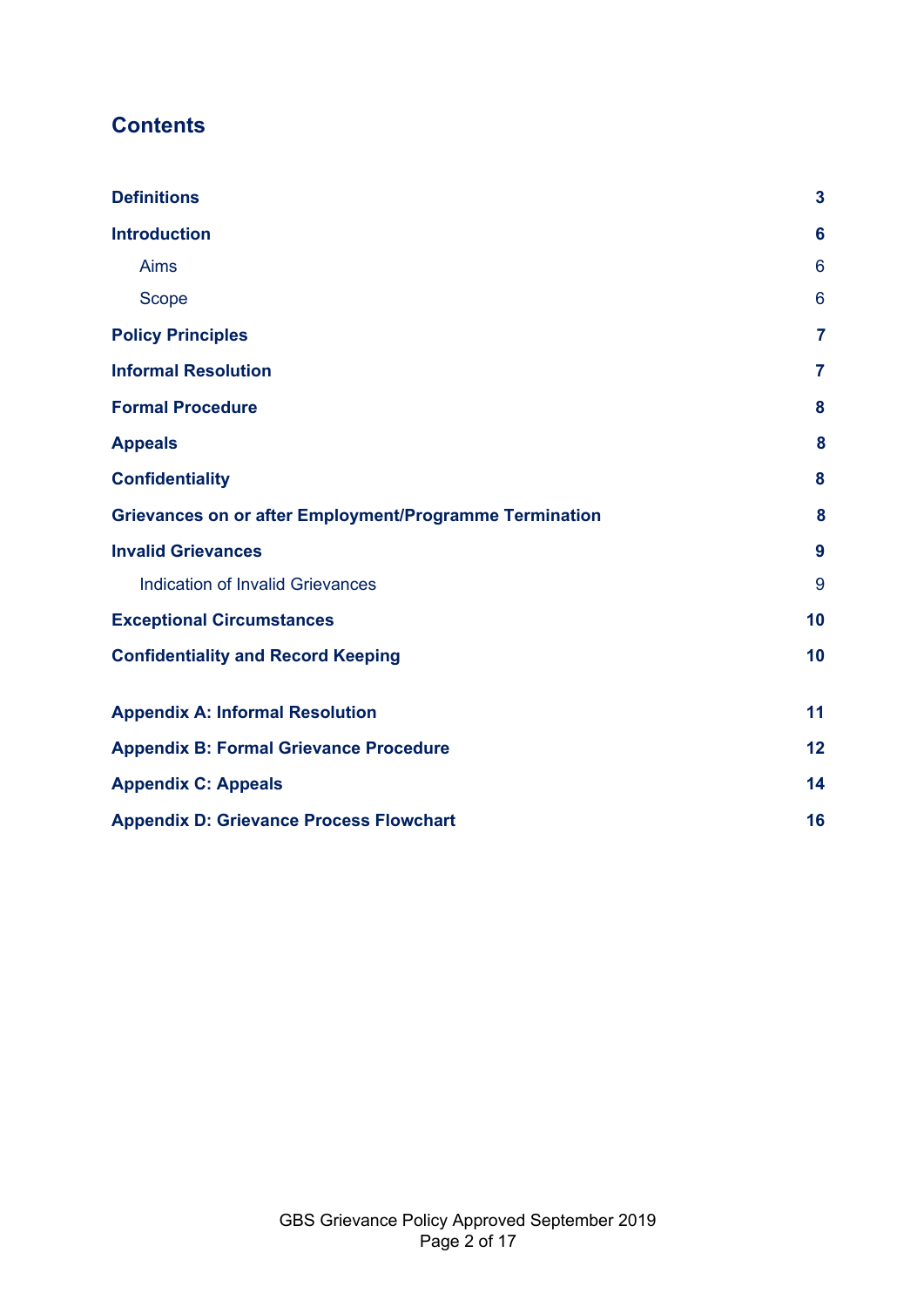# <span id="page-2-0"></span>**Definitions**

| "Appeal"                     | means the GBS Appeals process outlined<br>within the Policy;                                                                                                                                        |
|------------------------------|-----------------------------------------------------------------------------------------------------------------------------------------------------------------------------------------------------|
| "Appeal Panel"               | means the panel which addresses Appeals<br>once they go beyond the capacity of the<br>Disciplinary Committee;                                                                                       |
| "Authorised Representative"  | means any party who is authorised to<br>accompany the Complainant/Respondent<br>at certain stages of the procedures outlined<br>within the Policy;                                                  |
| "Chair of the Board"         | means the GBS Chair;                                                                                                                                                                                |
| "Complainant"                | means any GBS Staff, GBS Athlete, GBS<br>Volunteer, or Third Party who feels they<br>have been subject to a Grievance and<br>wishes to present this issue under the<br>procedure within the Policy; |
| "Disciplinary Committee"     | means the committee within GBS that is<br>involved with the Formal Procedure;                                                                                                                       |
| "Discipline Committee Chair" | means the GBS Board member whose role<br>is to be the Chair of the Discipline<br>Committee;                                                                                                         |
| "Formal Procedure"           | means the GBS Formal Procedure outlined<br>within the Policy;                                                                                                                                       |
| "Formal Hearing"             | means the hearing that is conducted within<br>the Formal Procedure;                                                                                                                                 |
| "Formal Record"              | means the record of Formal Hearing;                                                                                                                                                                 |
| "GBS"                        | means GB Snowsport Ltd.;                                                                                                                                                                            |
| "GBS Athlete"                | means an athlete who is part of a GBS<br>Team/GBS Squad;                                                                                                                                            |
| "GBS CEO"                    | means the Chief Executive of GBS;                                                                                                                                                                   |
| "GBS Staff"                  | means staff who are employed by, or<br>acting as a consultant to, GBS;                                                                                                                              |
| "GBS Volunteer"              | means volunteers who work for GBS<br>without pay;                                                                                                                                                   |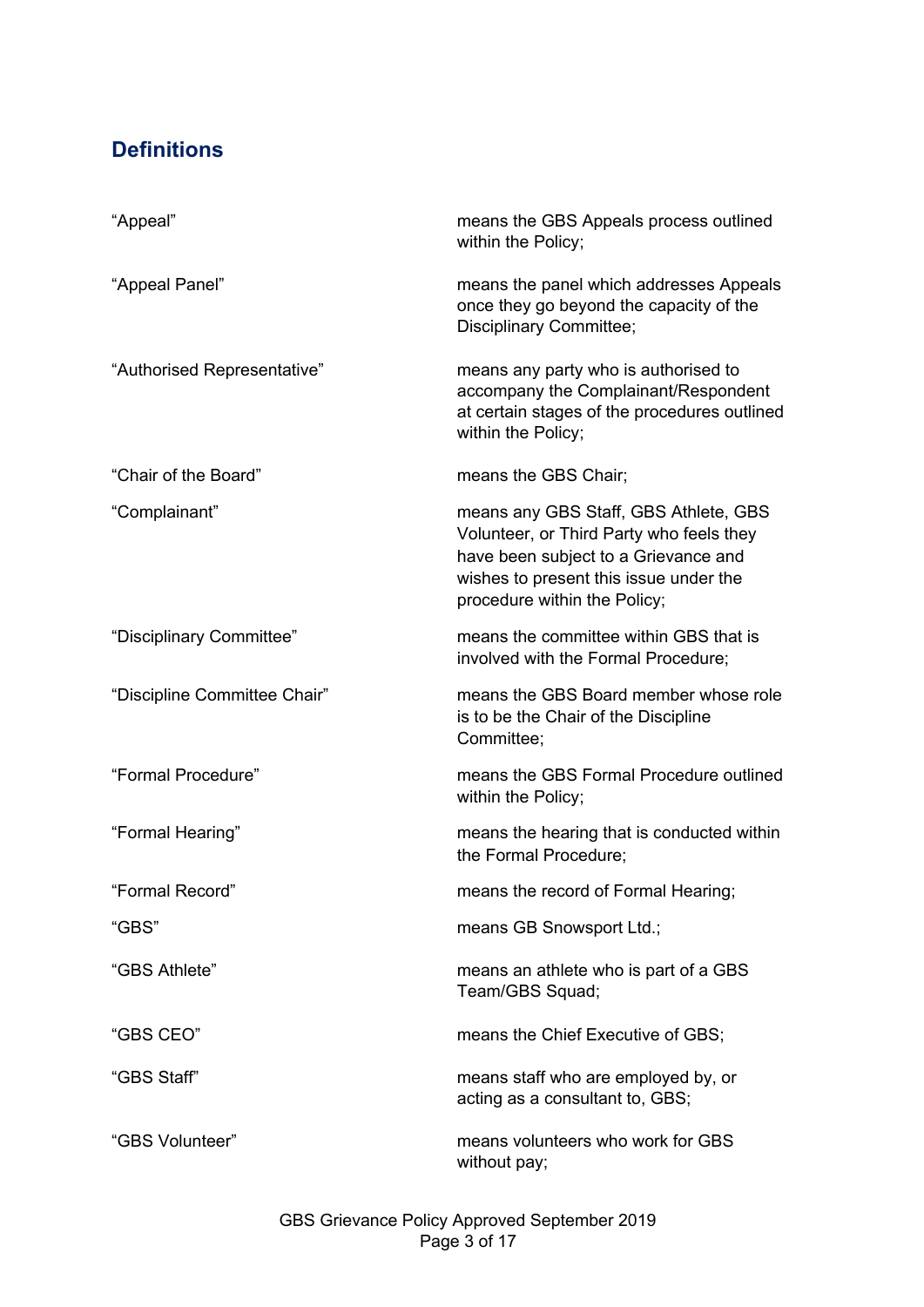| "GBS Website"           | means the official GBS website;<br>https://www.gbsnowsport.com/;                                                                                                                                                                                                                                                       |
|-------------------------|------------------------------------------------------------------------------------------------------------------------------------------------------------------------------------------------------------------------------------------------------------------------------------------------------------------------|
| "GBS Welfare Officer"   | means the individual responsible for<br>promoting safeguarding within the GBS<br>environment. They ensure a safe and<br>inclusive environment is achieved;                                                                                                                                                             |
| "Grievance"             | means any complaint, problem, or concern<br>that arises during the Complainant's<br>employment or programme. This may<br>surround issues such as terms of<br>employment, health and safety, work<br>relations, organisational change, or<br>unacceptable behaviour such as bullying,<br>harassment, or discrimination; |
| "HR Representative"     | means the person internal to GBS whose<br>role is to represent Human Resources;                                                                                                                                                                                                                                        |
| "Individual"            | means anyone who is subject to the Policy;                                                                                                                                                                                                                                                                             |
| "Informal Resolution"   | means the GBS informal resolution<br>procedure outlined within this policy;                                                                                                                                                                                                                                            |
| "Investigating Officer" | means the person who takes charge of any<br>investigations that take place regarding<br>Grievances:                                                                                                                                                                                                                    |
| "Line Manager"          | means the person with managerial<br>responsibility over any Individual subject to<br>the Policy;                                                                                                                                                                                                                       |
| "Mediation"             | means the procedure GBS use to deal with<br>Grievances by way of a Third Party;                                                                                                                                                                                                                                        |
| "Notice of Appeal"      | means the written appeal made by either<br>the Complainant or their Authorised<br>Representative;                                                                                                                                                                                                                      |
| "Respondent"            | means an Individual who is defending<br>against a Grievance claim if the Grievance<br>raised concerns that Individual's conduct;                                                                                                                                                                                       |
| "Stakeholder"           | means anyone else who has a vested<br>interest in GBS;                                                                                                                                                                                                                                                                 |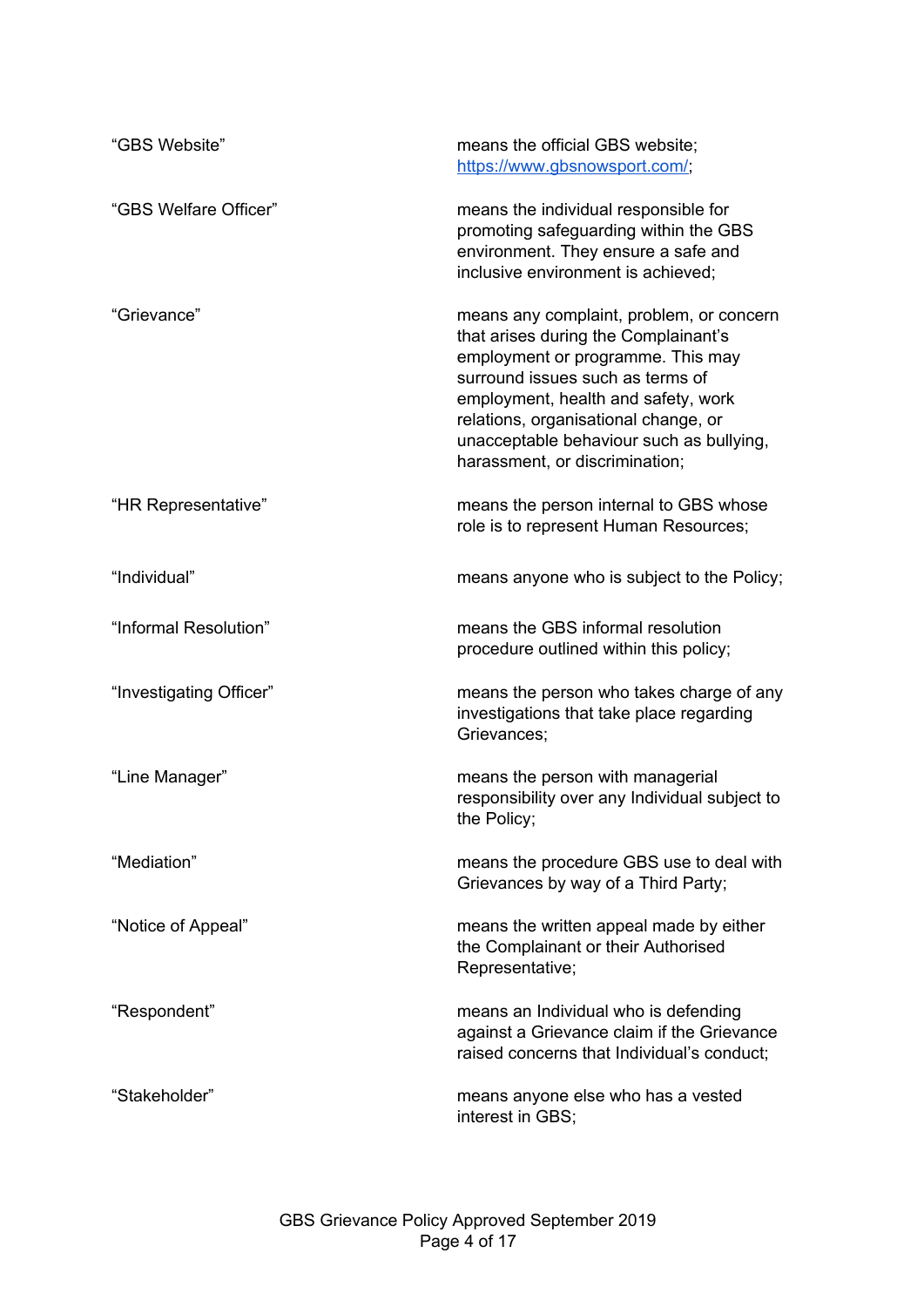| "Statement of Grievance" | means the written statement made by the<br>Complainant that sets out the basis of the<br>Grievance;                                                                                                                                                                                           |
|--------------------------|-----------------------------------------------------------------------------------------------------------------------------------------------------------------------------------------------------------------------------------------------------------------------------------------------|
| "The Panel"              | means the panel that addresses the Formal<br>Procedure;                                                                                                                                                                                                                                       |
| "Third Party"            | means any Individual or organisation and<br>includes actual and potential clients,<br>suppliers, distributors, business contacts,<br>agents, advisors, and government and<br>public bodies, including their advisors,<br>representatives and officials, politicians and<br>political parties; |
| "Victimisation"          | means any bad treatment directed towards<br>someone who has made or is believed to<br>have made or supported a complaint under<br>this Policy or the Equality Act 2010;                                                                                                                       |
| "Whistleblowing"         | means making a disclosure regarding a<br>serious concern over something that is<br>illegal, unethical, or not correct inside an<br>organisation.                                                                                                                                              |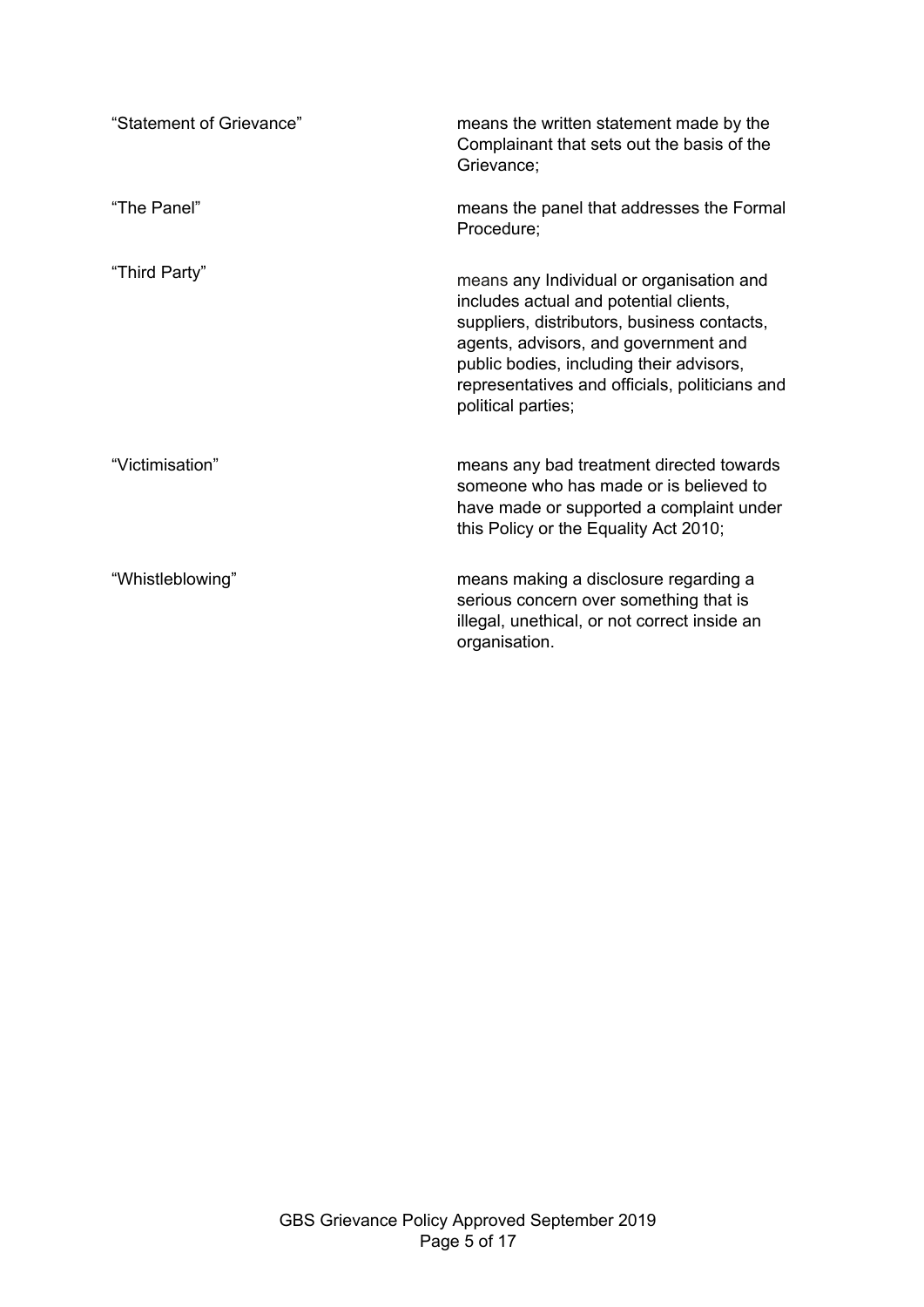### <span id="page-5-0"></span>**1. Introduction**

- 1.1. This document sets out the GB Snowsport (GBS) Grievance Policy (the "Policy"). GBS Staff, GBS Athletes, GBS Volunteers, and Third Parties may regrettably experience problems, concerns, or wish to raise a complaint against working conditions or their relationship with other GBS Staff, GBS Athletes, GBS Volunteers, or Third Parties.
- 1.2. The Policy aims to outline the procedure for such Grievances. GBS views that it is in everybody's best interests to resolve problems, concerns, or complaints within the workplace at an early stage before they can escalate into more significant issues. For this reason, it is expected that the Complainant will try to resolve their complaint informally if possible. The Formal Procedure should only be used when Informal Resolution has failed to resolve the issue or is not making progress at a reasonable pace.
- 1.3. Although issues, problems, and concerns may be raised under the GBS Whistleblowing Policy, there is a distinction between a Grievance and Whistleblowing. The areas that are covered by the Policy relate to matters of personal interest and ones that do not impact on the wider public, whilst the GBS Whistleblowing Policy provides the framework for dealing with serious concerns.
- 1.4. It is our Policy to ensure that all GBS Staff, GBS Athletes, GBS Volunteers, and Third Parties have access to a procedure that is fair, effective, and timely in helping to deal with any Grievances relating to their employment or programme.

#### **Aims**

- <span id="page-5-1"></span>1.5. To mutually resolve any GBS Staff, GBS Athlete, GBS Volunteer, or Third Party's Grievance raised within the GBS training and working environment.
- 1.6. To provide a policy that enables GBS Staff, GBS Athletes, GBS Volunteers, and Third Parties to either informally or formally raise any complaint, problem, or concern without Victimisation.

#### **Scope**

- <span id="page-5-2"></span>1.7. The Policy is not designed to include appeals against athlete selection decisions, competition/games decisions, competition/games results, anti-doping issues, or any matter which should be covered under the GBS Whistleblowing Policy.
- 1.8. The Policy is designed to be read in conjunction with the GBS Officials' Code of Conduct, GBS Athletes' Code of Conduct, and the GBS Disciplinary Policy that are published by GBS. These documents may receive revisions and updates occasionally, with the most up to date versions being available on the GBS Website.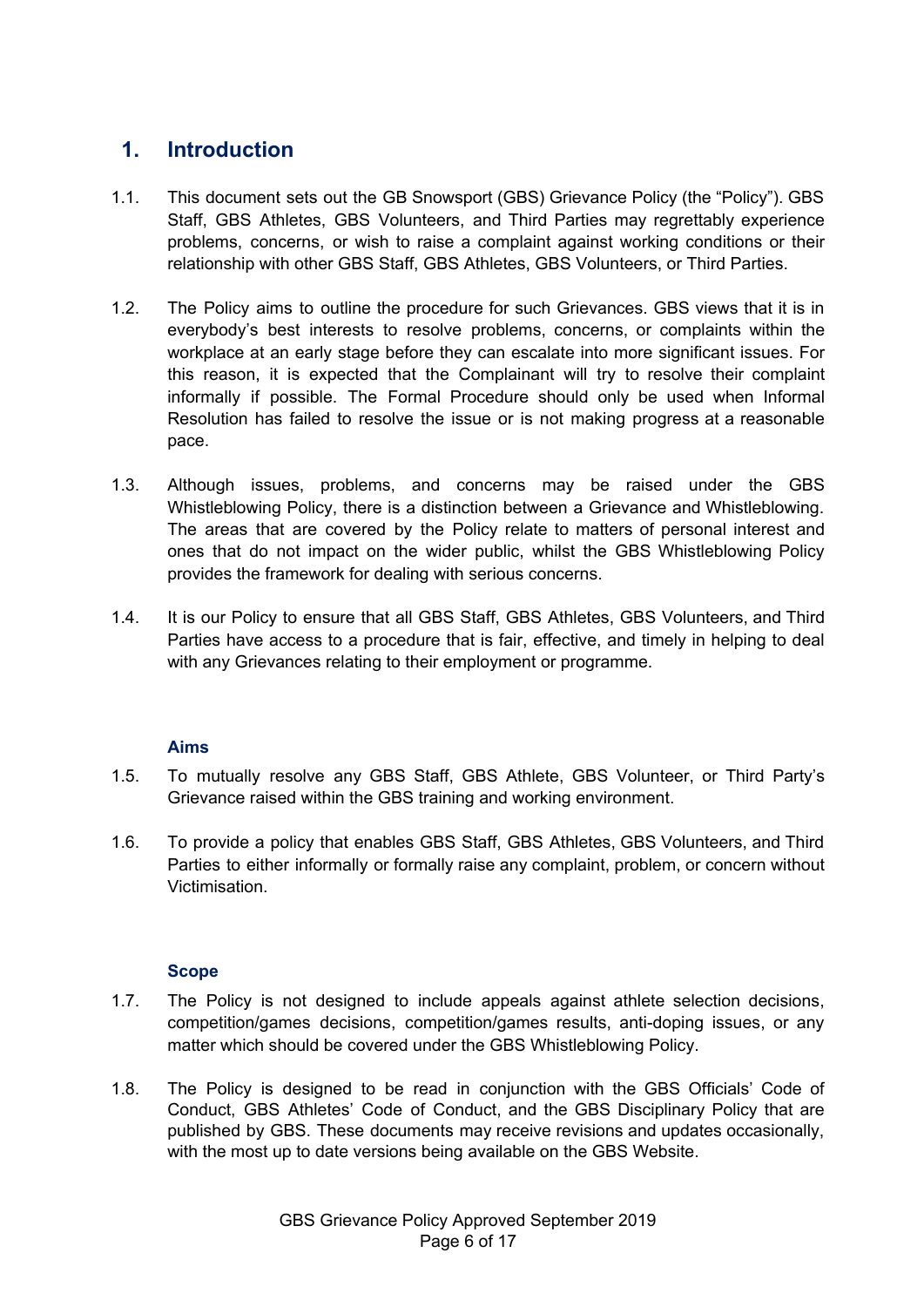### <span id="page-6-0"></span>**2. Policy Principles**

- 2.1. The Policy is based on the following principles:
	- 2.1.1. Our approach to all parties will be consistent and fair. All parties will be treated with dignity and respect, and our approach will be open and transparent.
	- 2.1.2. All proceedings, whether informal or formal, should, so far as is practicable, remain confidential.
	- 2.1.3. Each step of the proceedings will be taken without unreasonable delay and hearings will be conducted in ways that enable both the Complainant and GBS to explain their case.
	- 2.1.4. Where more than one Complainant has lodged a complaint relating to the same, or substantially the same issue, the complaints may be dealt with together in the interests of fair and consistent decision-making.
	- 2.1.5. If the Complainant has difficulty in putting their Grievance in writing (for example, their first language is not English, or they have difficulty expressing themselves on paper), they should make GBS aware of any difficulty by contacting the GBS Welfare Officer. If the Complainant is a GBS Athlete, the British Athletes' Commission may also provide support.
	- 2.1.6. The timescales set out in the procedures may be extended with the agreement of the parties.
	- 2.1.7. It is only possible to hear complaints that are within the power of GBS to remedy.
	- 2.1.8. Any concerns that a Respondent has regarding disciplinary action being taken against them should be raised in response to the disciplinary action found in the GBS Disciplinary Policy.

### <span id="page-6-1"></span>**3. Informal Resolution**

3.1. The Complainant should first aim to solve the Grievance through means of Informal Resolution. This allows Grievances to be dealt with in an informal setting without having to go through the Formal Procedure. The procedure for resolving a Grievance by way of Informal Resolution is outlined in Appendix A.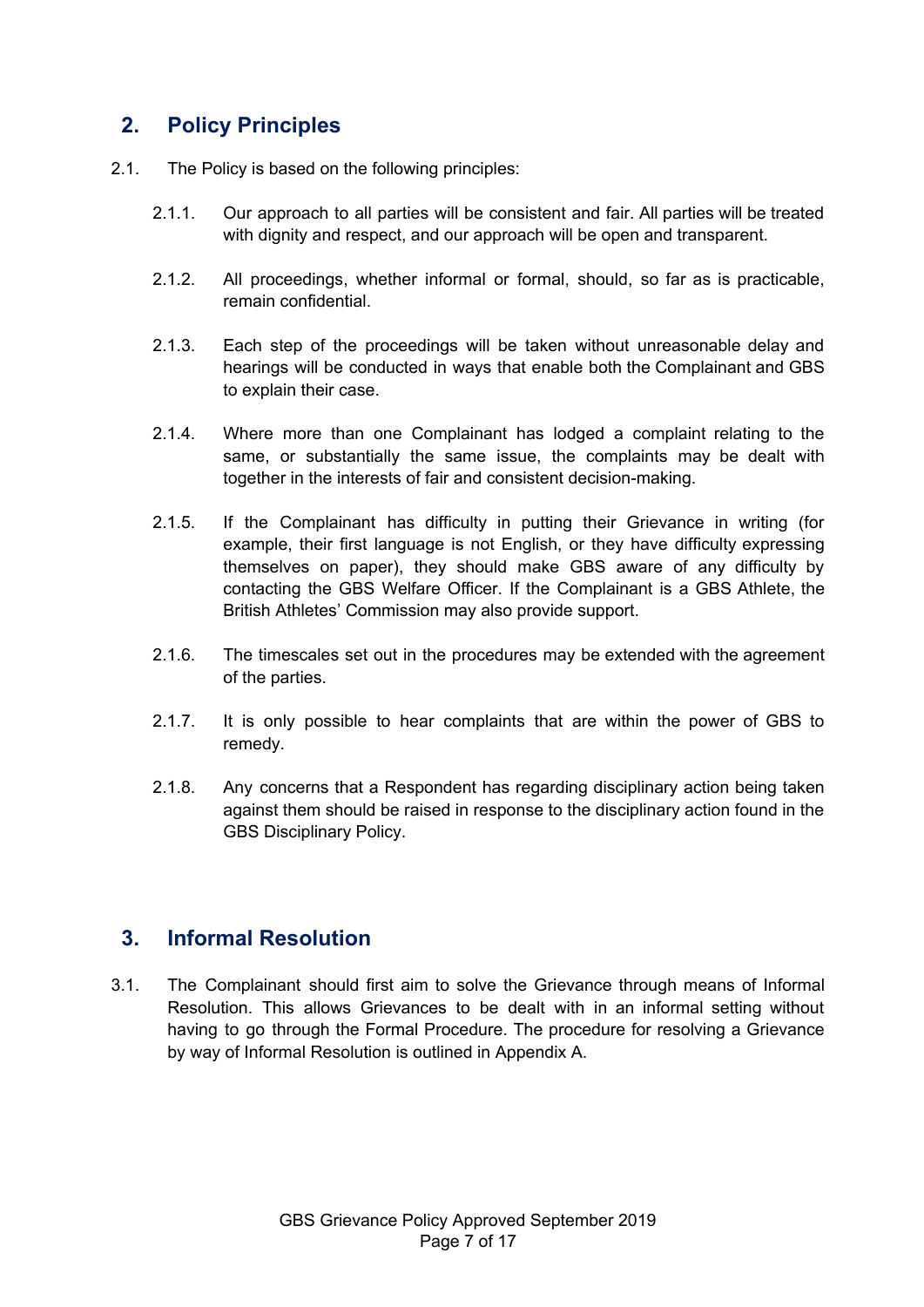### <span id="page-7-0"></span>**4. Formal Procedure**

4.1. If the Complainant is not satisfied with the treatment their Grievance complaint has received through Informal Resolution, they may continue with the Formal Procedure. The details of the Formal Procedure are outlined in Appendix B, with a visual representation of the Formal Procedure being found in Appendix D.

### <span id="page-7-1"></span>**5. Appeals**

5.1. If the Complainant is not satisfied with the outcome of the Formal Hearing outlined in the Formal Procedure, they have the right of Appeal. The procedure for raising Appeals is outlined in Appendix C.

### <span id="page-7-2"></span>**6. Confidentiality**

- 6.1. GBS Staff, GBS Athletes, GBS Volunteers, and Third Parties should not discuss any disciplinary matter with anyone other than the parties involved in the process and the Complainant's own Authorised Representative. Failure to maintain confidentiality may result in disciplinary action being taken.
- 6.2. The outcome of a Formal Hearing will remain confidential to the parties involved. Disclosure may be made in accordance with GBS' legal, contractual, or regulatory obligations.

### <span id="page-7-3"></span>**7. Grievances on or after Employment/Programme Termination**

- 7.1. Where a Grievance continues or is raised on or after termination of employment or programme, a modified procedure shall normally be adopted by GBS and the Grievance shall be determined by the appropriate level of management decided by the organisation.
- 7.2. In summary:

Stage 1 - The Complainant must set out in writing a Statement of Grievance, including the basis for the Grievance and send this to GBS.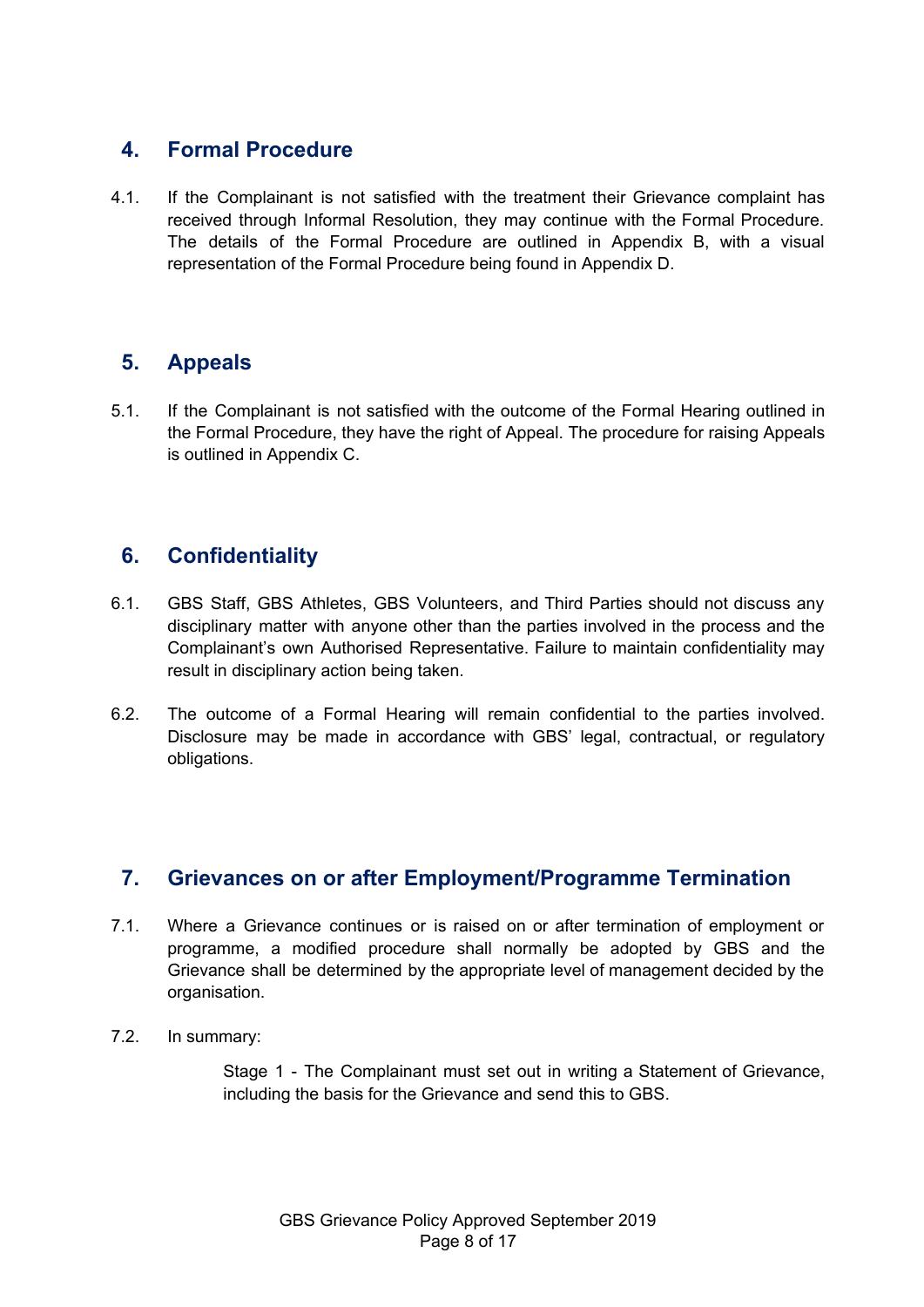Stage 2 - GBS will set out a response in writing and will send it to the Complainant. There is no requirement to hold a meeting within this procedure and there will be no right to Appeal the decision.

#### <span id="page-8-0"></span>**8. Invalid Grievances**

- 8.1. During the investigation, it may become clear that the Complainant's Grievance would meet the test for being considered "frivolous, vexatious, or malicious". The Investigating Officer can close the case after discussion with, and ratified by, the HR Representative.
- 8.2. "Frivolous" refers to non-serious claims. The matters of the Grievance are trivial, trifling, or futile.
- 8.3. "Vexatious" refers to claims that exist to cause irritation. They have no sufficient grounds for action and are seeking to cause annoyance.
- 8.4. "Malicious" refers to claims that bear spite; having wrongful intention towards another.
- 8.5. It is the Grievance which must be considered, not the person making the Grievance. Even if a person has made an invalid Grievance in the past, it cannot be assumed that any other Grievance they present it also invalid.

#### **Indication of Invalid Grievances**

- <span id="page-8-1"></span>8.6. The Grievance adds no new information from a Grievance that has already been determined by GBS.
- 8.7. The Grievance continuously changes, seemingly to prolong investigations.
- 8.8. The Grievance fails to clearly identify the substance or issues that are being addressed.
- 8.9. The Complainant raising the Grievance is known for excessive contact, abusive behaviour, or unreasonable demands. Such a Grievance may be considered under the GBS Disciplinary Policy.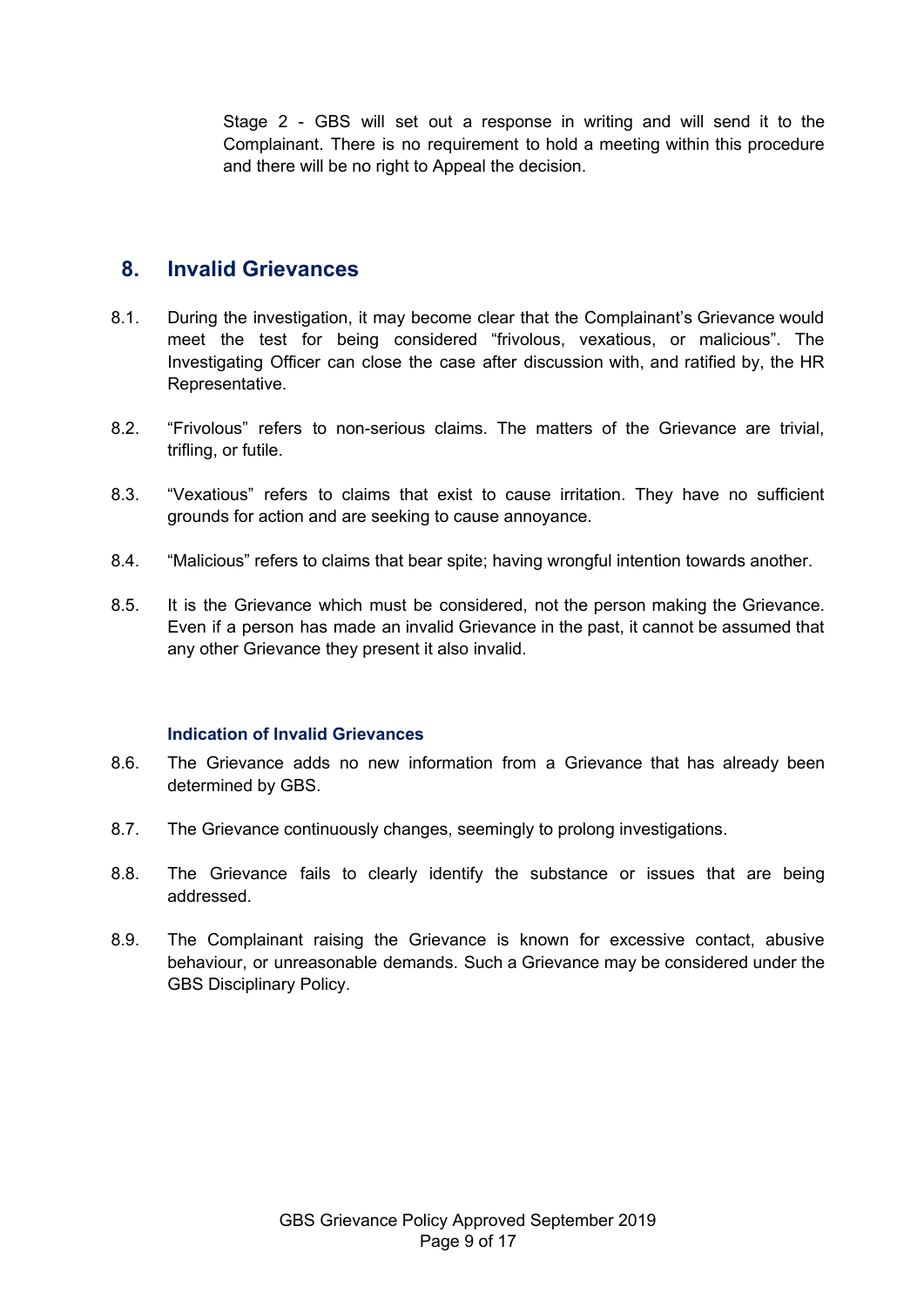### <span id="page-9-0"></span>**9. Exceptional Circumstances**

- 9.1. There may be unfortunate circumstances where there may be an absence of a Line Manager or witness who is key in the Grievance case. In such instances, the procedure will be conducted as swiftly as possible, as it is not practical to conduct the procedure in a fully in-depth extent.
- 9.2. If it is not possible for GBS and the Complainant with their Authorised Representative to attend a meeting or hearing due to an unforeseeable reason, GBS will reschedule it within the following five working days. In the event of the Complainant or their chosen Representative not attending the rearranged meeting, GBS would be entitled to determine the issues in the absence of the Complainant or their Representative based on the information available.
- 9.3. GBS reserve the right to commission an external professional to undertake any investigation, into a Grievance or appeal should it believe the case requires it.

### <span id="page-9-1"></span>**10. Confidentiality and Record Keeping**

- 10.1. Confidentiality is an important part of the procedures provided under the Policy. Details of the investigation and the names of those involved must only be disclosed according to GBS' specific needs.
- 10.2. Information about a complaint by or about an Individual may be placed on their file, along with a record of the outcome and of any notes or other documents compiled during the process.
- 10.3. A breach of confidentiality may give rise to disciplinary action under the GBS Disciplinary Policy.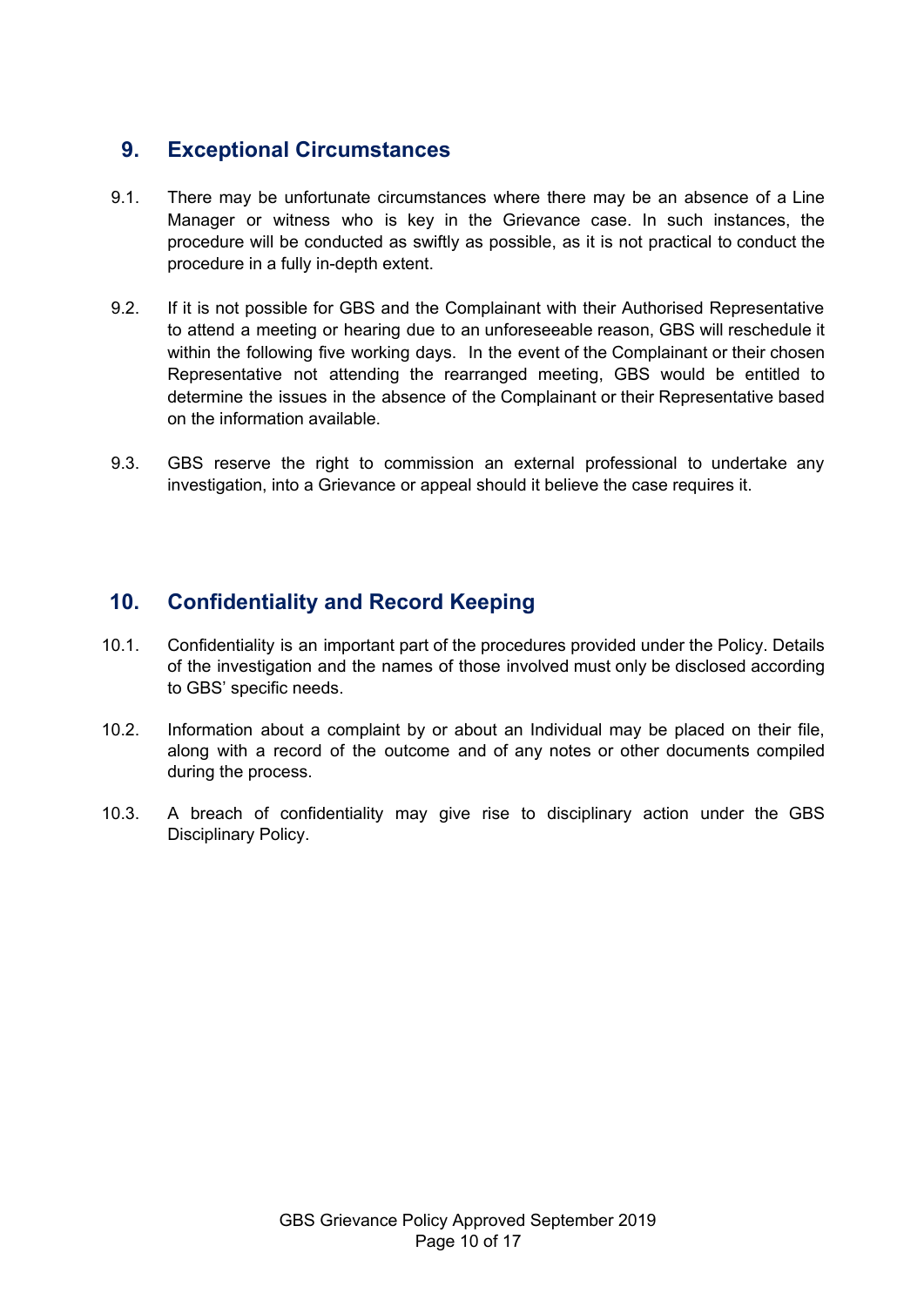## <span id="page-10-0"></span>**Appendix A: Informal Resolution**

- A 1.1. GBS recommends that if the Complainant has a Grievance that involves another person, they should first try to resolve the matter by discussing it informally with the person involved. It is recommended that wherever possible the Complainant tries to settle their Grievances informally in the first instance, even if this is with someone more senior to them.
- A 1.2. However, if the Complainant does not wish to raise their concerns with the other person involved for whatever reason, there are many ways in which the Grievance can be resolved informally:
	- A 1.2.1. The Complainant may request a meeting with their Line Manager (if the Complainant is GBS Staff) or Discipline Committee Chair (If the Complainant is a GBS Athlete, GBS Volunteer, or Third Party) who will try to resolve the issue. The meeting should be held within 10 working days after the Complainant makes the request.
	- A 1.2.2. Successful Informal Resolution can frequently involve the use of Mediation. Mediation is an extremely effective method of resolution that uses a Third Party to aid in resolving Grievances and it should always be considered from the outset. It is important to use a trained mediator when using this method and The British Athletes Commission have trained mediators that can be provided by UK Sport should they be needed.
	- A 1.2.3. If the Complainant feels they cannot approach their own point of contact, as listed in Clause 1.2.1, or if the Grievance is about that Individual, they may wish to approach another senior member of GBS with whom they feel comfortable.
	- A 1.2.4. If, after any action to resolve the Grievance taken by the Individuals referred to in Clause A 1.2.1 and A 1.2.3, the Complainant is still dissatisfied; they may proceed to the Formal Procedure.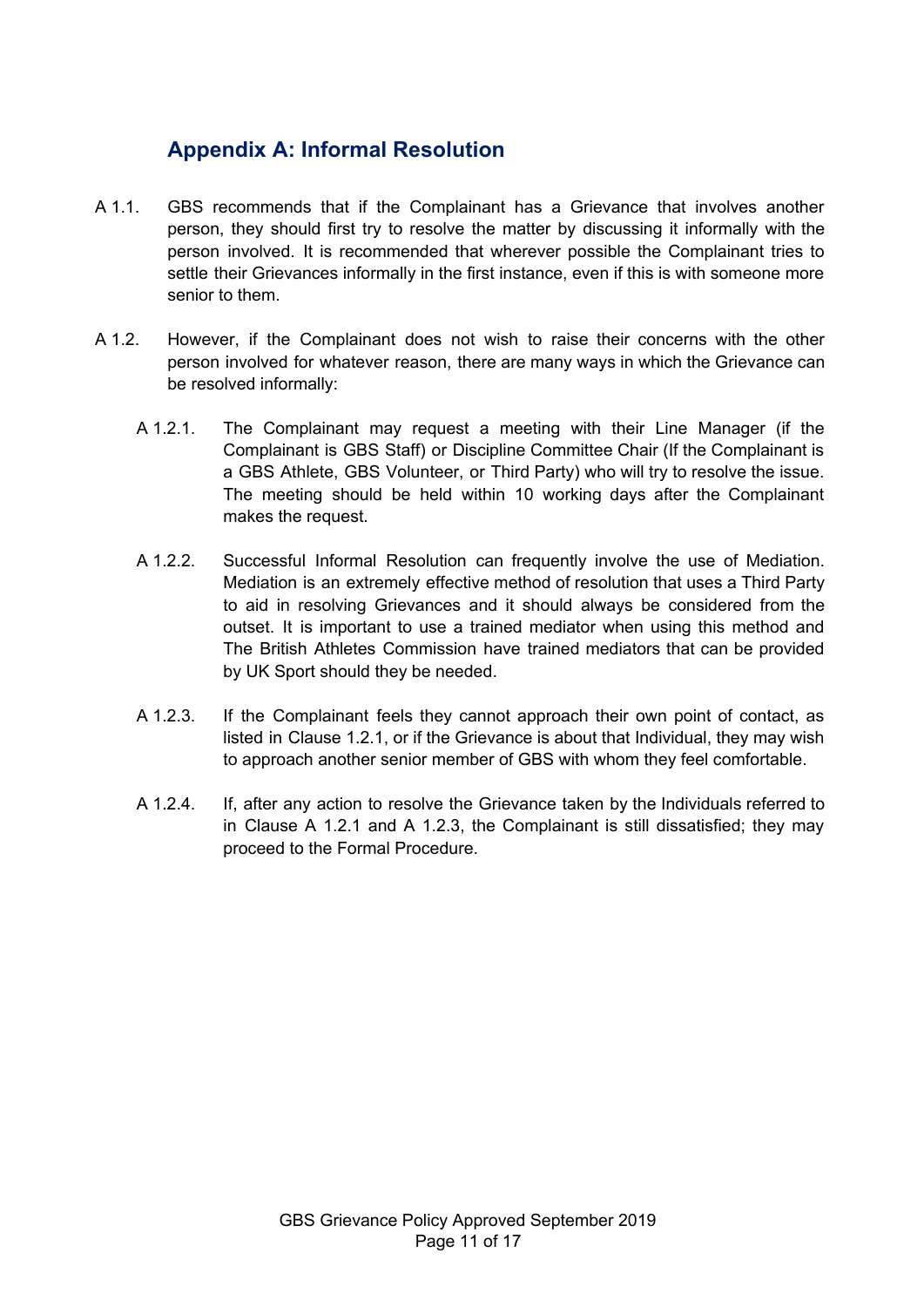### <span id="page-11-0"></span>**Appendix B: Formal Grievance Procedure**

B 1.1. The Complainant has the right to be accompanied by their Authorised Representative at every stage of the following Formal Procedure. This may be a trade union representative or fellow colleague. The Formal Procedure is internal to GBS and apart from external trade union representatives, does not allow for any external representation.

#### **Informing GBS**

B 1.2. If the Grievance has not been resolved during Informal Resolution and the Complainant wishes to proceed to the Formal Procedure, the Complainant may do so, and the complaint will be heard by the Panel. The Complainant must set out in writing without unreasonable delay, the nature of their complaint and the reasons why they were not satisfied with the Informal Resolution stage outcome. The Complainant should explain how they think it should be settled. This must be submitted to the Chair of the Board.

#### **Investigations**

- B 1.3. In some cases, it may be necessary to investigate the Complainant's Grievance. If there is an investigation, it will be conducted before holding a Formal Hearing. If after the Grievance hearing a further investigation is required, then a second Formal Hearing will be held.
- B 1.4. For complaints relating to a process or decision, the Chair of the Board will appoint an Investigating Officer (which in most cases may be the Chair themselves) who will be asked to provide a full written report together with any relevant documents. The investigation should be conducted as quickly as possible while allowing for all relevant information and evidence to be gathered. A timescale for this will be agreed between the Complainant and the Investigating Officer.
- B 1.5. An Investigating Officer may be someone internal to GBS who is designated the role, or in investigations that have a larger scope, GBS may hire an independent person to fill the role.
- B 1.6. For complaints against a named Individual or Individuals, the Chair of the Board will give a copy of the complaint to the Respondent at the earliest opportunity. The Respondent will present their response at a hearing with a view to gain relevant information and achieve a resolution without an investigation.
- B 1.7. GBS requires all persons involved in Grievance investigations to fully co-operate during this process. This may include informing us of the names of any relevant witnesses, disclosing any relevant documents, and attending interviews.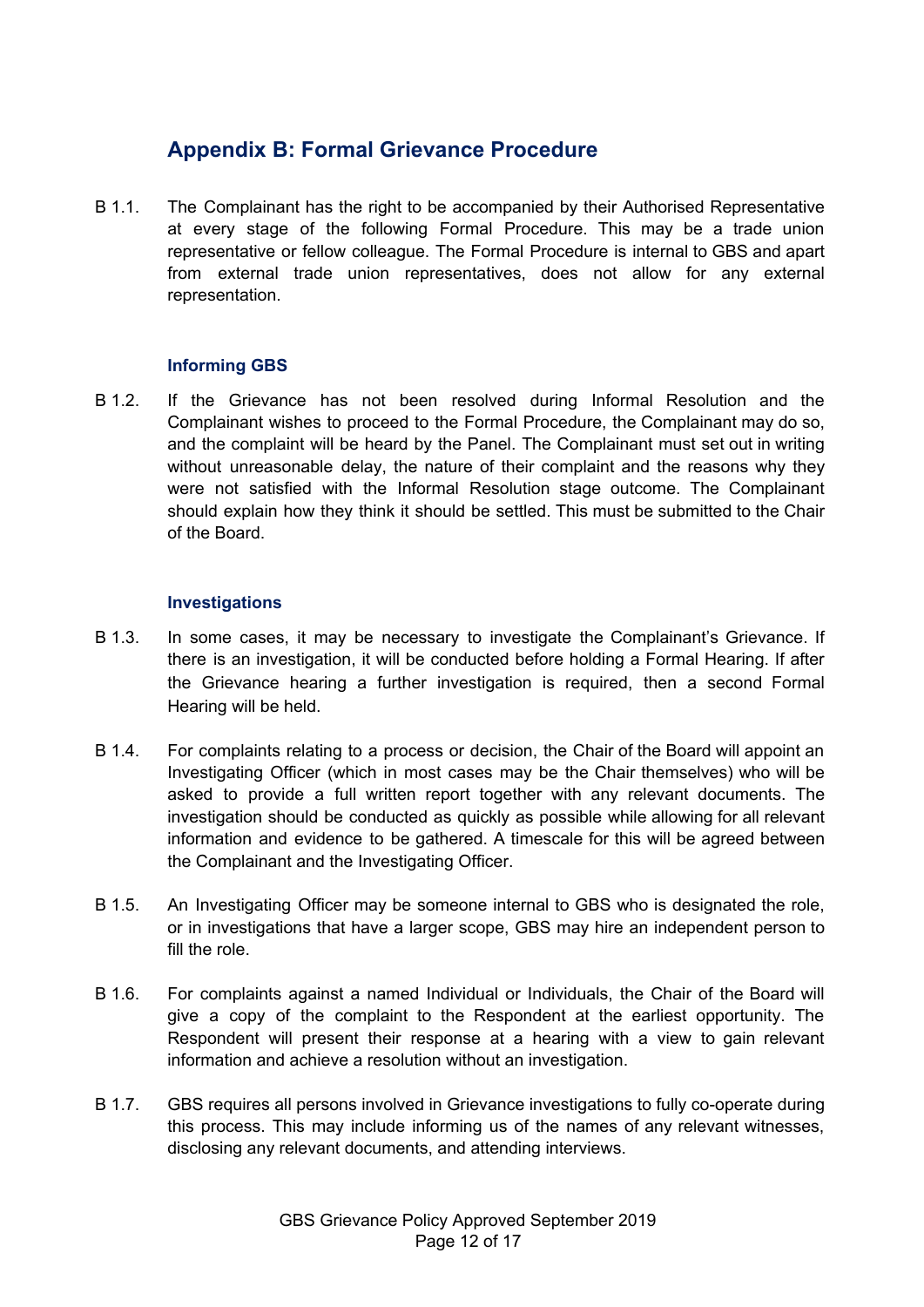#### **The Hearing**

- B 1.8. The Formal Hearing will be held within 10 working days of receipt of the Investigating Officer's report, or within 10 working days of the complaint being received if it is against an Individual. The Complainant will be given 5 working days' notice that the Formal Hearing is to be held. The Complainant may request an alternative date to allow up to an additional 5 working days.
- B 1.9. Any relevant written information or evidence must be made available to all parties at the earliest opportunity and, in any case, 24 hours before the Formal Hearing.
- B 1.10. All parties involved will be allowed to attend and make representations at the Formal Hearing. Witnesses may be called. The HR Representative will also attend.
- B 1.11. Refusal of either party to attend shall not invalidate the proceedings.
- B 1.12. The Panel itself will consist of a Board member, a Line Manager, and an external independent member of the Panel. An impartial note-taker, will take down a record of the proceedings. Where possible, the Panel should have a gender balance.
- B 1.13. A Formal Record of a Hearing will be given to the Complainant. In serious cases, the Formal Hearing will be recorded, and a copy will be given to the Complainant.

#### **The Decision**

- B 1.14. Following the Formal Hearing, GBS will adjourn to decide on what action, if any, to take. If further investigations are required these will be conducted without unreasonable delay.
- B 1.15. The Panel's decision, the reasons for that decision, and any form of remedy will be communicated in writing to the Complainant who has made the complaint. Where the complaint is against an Individual, both parties will be given a copy of the decision. This will be handed to the Complainant whenever possible or posted directly by recorded delivery to the Complainant within 3 working days of the Formal Hearing and to the Complainant's Authorised Representative, where applicable.
- B 1.16. If the Grievance is deemed valid by the Panel and the Grievance concerns another Individual's conduct, the Panel may make a referral of the Grievance to the Disciplinary Committee for disciplinary action to be taken. In such cases, the GBS Disciplinary Policy shall be followed.
- B 1.17. If the Grievance is deemed valid by the Panel and the Grievance instead concerns other things such as work practices or health and safety, the Panel will conclude that there will be discussion surrounding a form of remedy to ensure the Grievance matter does not occur again.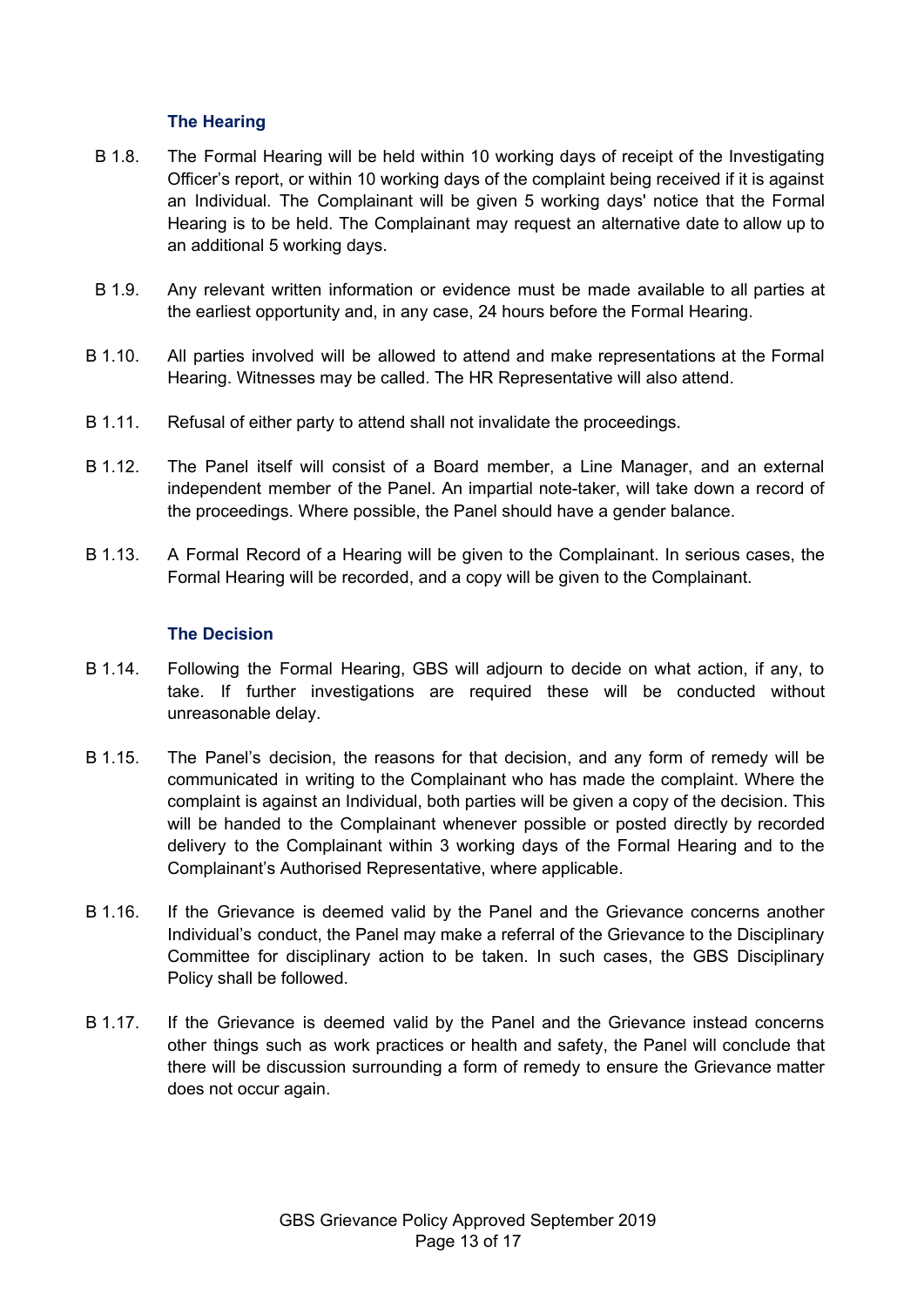# <span id="page-13-0"></span>**Appendix C: Appeals**

#### **How to Appeal**

- C 1.1. An Appeal is commenced when the Complainant impacted by a Grievance decision, or their Authorised Representative makes an Appeal in writing ('the Notice of Appeal') to the GBS CEO by email to their email address within the time frame of 5 days after the original decision is delivered.
- C 1.2. The Notice of Appeal must set out full details of the Complainant's ground(s) of Appeal and include:
	- C 1.2.1. details of the decision which the Complainant is appealing;
	- C 1.2.2. details of the ground(s) of Appeal upon which the Complainant relies, including the way the Complainant alleges that the Formal Procedure may not have been applied or followed;
	- C 1.2.3. any documents or written evidence upon which the Complainant relies in support of their Appeal. Only documents relevant to the Complainant's grounds of Appeal may be submitted.
- C 1.3. If the Complainant or their Authorised Representative fails to submit the Notice of Appeal within the time limit set out in this process, the Complainant will have lost their right of Appeal.
- C 1.4. The Appeal will be considered first by the Panel who made the decision in the Formal Procedure, who will explain their reasons for the decision to the Complainant or their Authorised Representative. If the Complainant or Authorised Representative is not satisfied with the process or the outcome of the Panel's final decision, then the Complainant or Authorised Representative may opt to refer the matter to an Appeal Panel, based on the same grounds of appeal and Notice of Appeal.

#### **The Appeal Panel**

- C 1.5. GBS will nominate an Appeal Panel made up of at least three people (one of which being independent and the remainder being internal to GBS) and none of whom have any conflicts of interest in respect of the Appeal. One of the Appeal Panel members will be appointed as Chair of the Panel.
- C 1.6. Once appointed, the Appeal Panel will receive the Notice of Appeal and supporting information as soon as reasonably possible.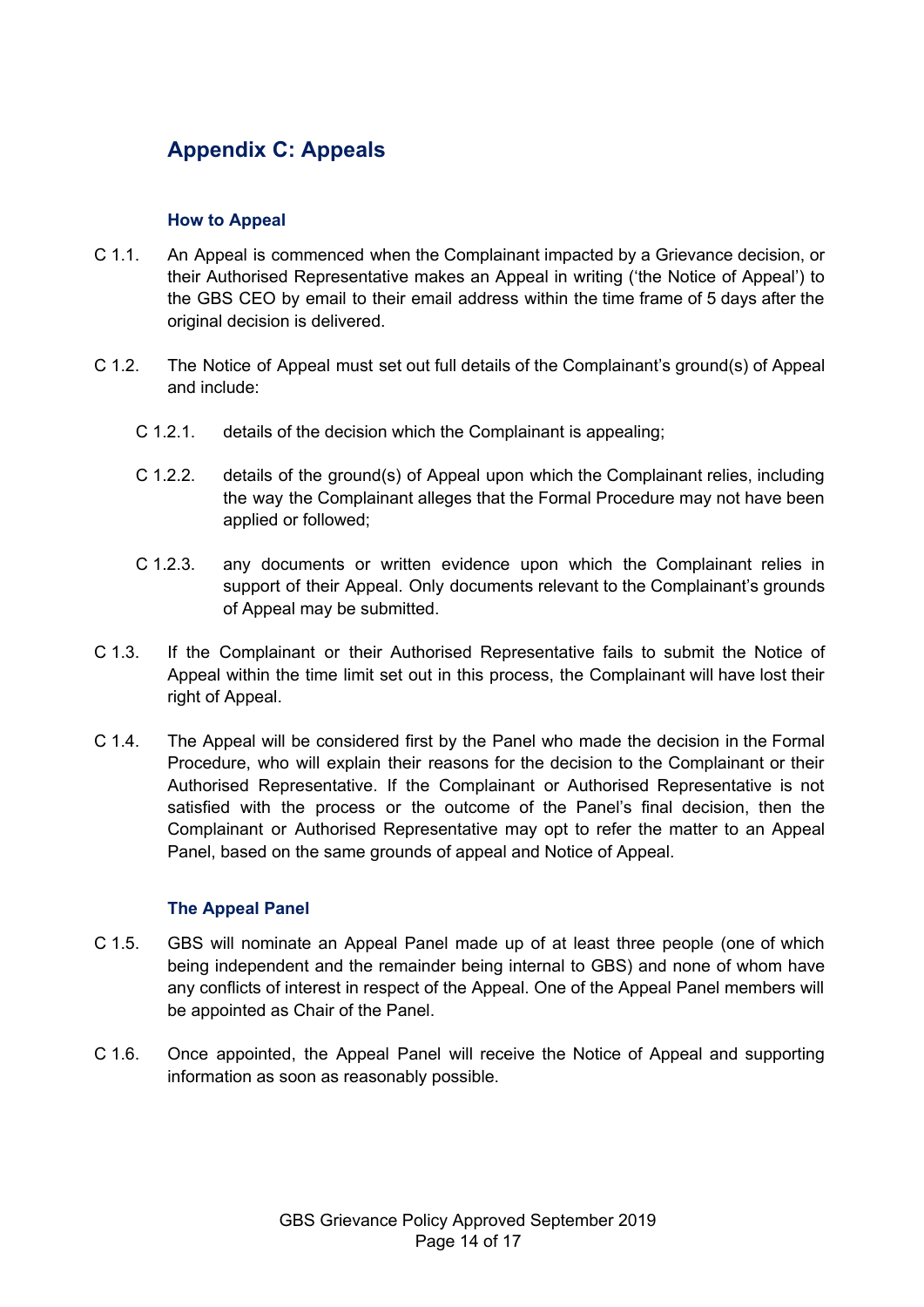- C 1.7. The Chair of the Appeal Panel will convene a meeting to take place as soon as practical, and in any event, within 5 working days of receipt of the Notice of Appeal, at which the Appeal Panel will consider the Notice of Appeal.
- C 1.8. The Appeal Panel will investigate the grounds set out in the Notice of Appeal and establish, to their reasonable satisfaction, whether or not there has been a failure to apply or adhere to the Formal Procedure.

#### **Outcomes**

- C 1.9. The possible outcomes of an Appeal are:
- C 1.10. Confirm the original decision that is under Appeal and reject the Appeal; or
- C 1.11. Withdraw the decision under Appeal and remit the matter back to the Formal Procedure Panel, identifying the errors they have made in the conduct of the Formal Procedure and requesting that a new decision is made within 5 days; or
- C 1.12. Withdraw the decision under Appeal and confirm the remedy suitable for the Complainant.
- C 1.13. The decision of the Appeal Panel shall be reached by majority vote and all members shall have one vote each.
- C 1.14. All parties will be informed of the Appeal Panel's decision to either confirm or withdraw the decision under Appeal in line with Clause C 1.11. to C 1.13 above.
- C 1.15. The decision of the Appeal Panel shall be final.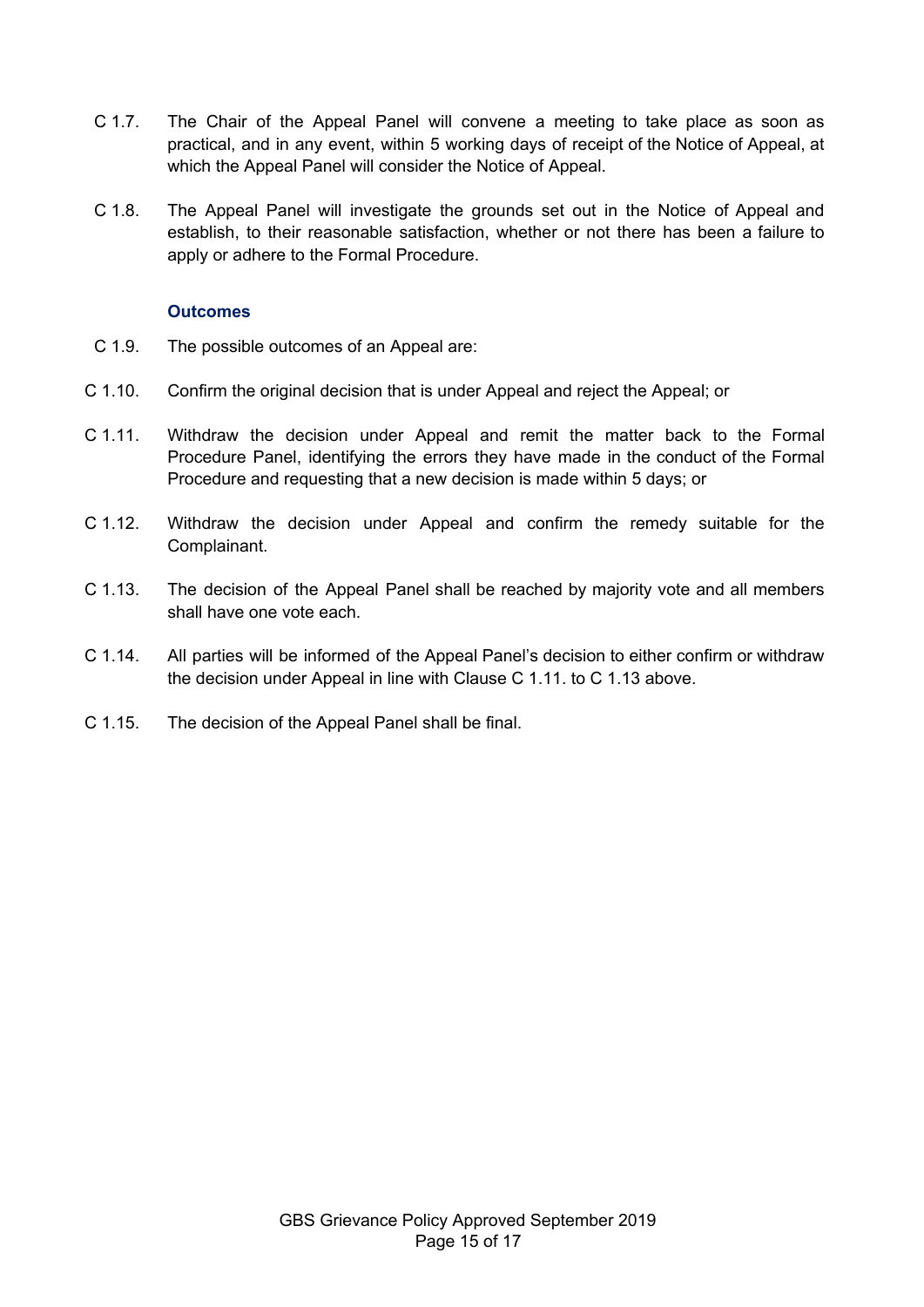### <span id="page-15-0"></span>**Appendix D: Grievance Process Flowchart**